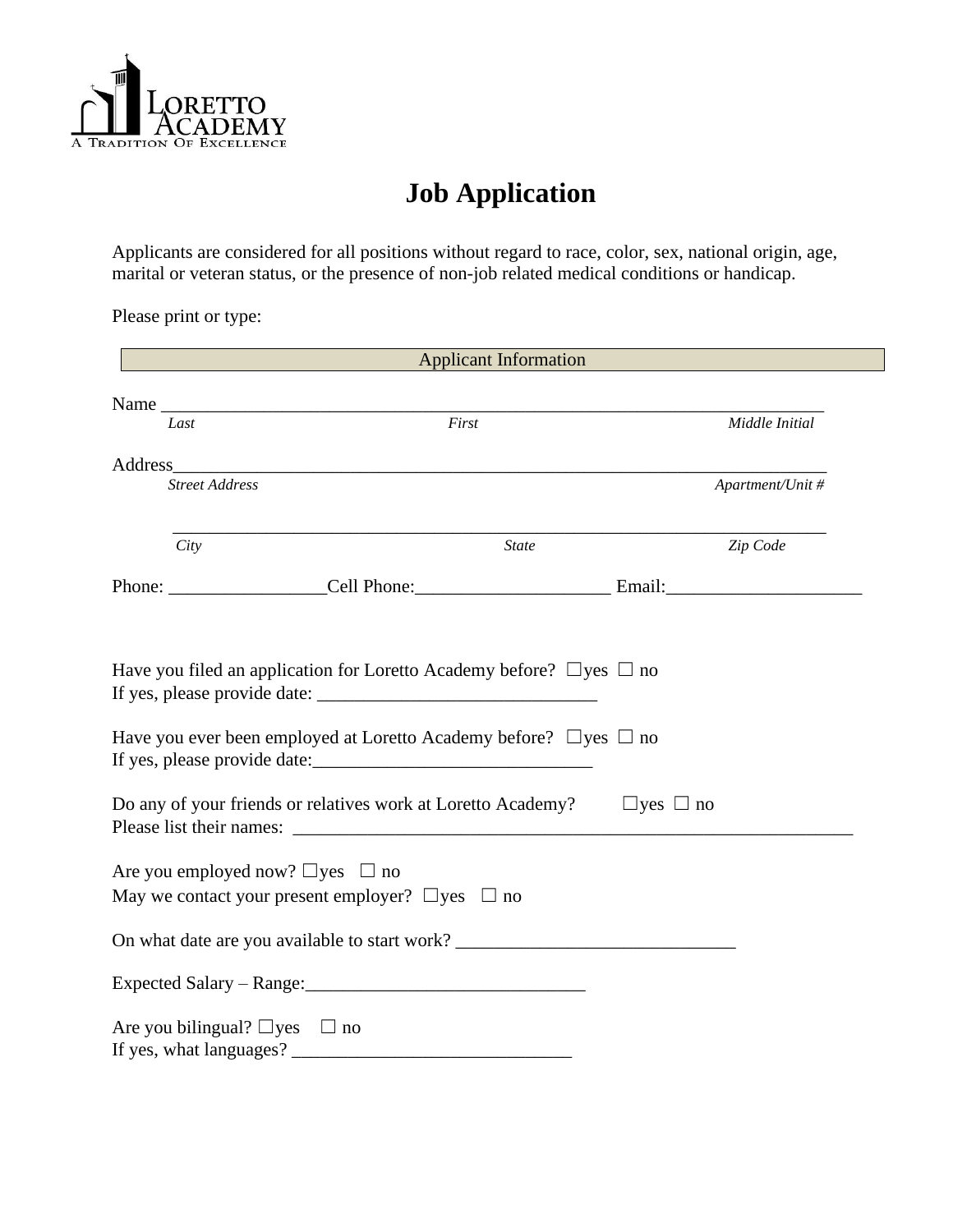## Professional Information

Educational and Professional Training

| Name of schools attended<br>(College or University) | Dates Attended<br>From: To: | Degree Conferred or Date of Graduation<br>Number of Hours |  |
|-----------------------------------------------------|-----------------------------|-----------------------------------------------------------|--|
|                                                     |                             |                                                           |  |
|                                                     |                             |                                                           |  |
|                                                     |                             |                                                           |  |
|                                                     |                             |                                                           |  |
|                                                     |                             |                                                           |  |

#### Teaching and Administrative Certificates or licenses issued to you:

| Title of Certificate or<br>License | <b>Issuing State or City</b> | <b>Effective Date</b> | Valid for what<br><b>Subject Areas</b> |
|------------------------------------|------------------------------|-----------------------|----------------------------------------|
|                                    |                              |                       |                                        |
|                                    |                              |                       |                                        |
|                                    |                              |                       |                                        |
|                                    |                              |                       |                                        |

If you received alternative certification, through whom did you receive it? College/University:\_\_\_\_\_\_\_\_\_\_ Regional Service Center:\_\_\_\_\_\_\_\_\_ Other:\_\_\_\_\_\_\_\_\_\_

If you do not have a teaching certificate, when do you expect to receive it? :\_\_\_\_\_\_\_\_

Teaching and Administrative Experience

| Name and School District                                                                                                                                                    | Grade or        | Dates     | Number   | Reason for leaving |
|-----------------------------------------------------------------------------------------------------------------------------------------------------------------------------|-----------------|-----------|----------|--------------------|
|                                                                                                                                                                             | Subjects Taught | From: To: | of years |                    |
|                                                                                                                                                                             |                 |           |          |                    |
|                                                                                                                                                                             |                 |           |          |                    |
|                                                                                                                                                                             |                 |           |          |                    |
|                                                                                                                                                                             |                 |           |          |                    |
|                                                                                                                                                                             |                 |           |          |                    |
|                                                                                                                                                                             |                 |           |          |                    |
| $\mathbf{T}_{\text{max}}$ of Maxwell and $\mathbf{C}$ Maxwell $\mathbf{T}_{\text{max}}$ of $\mathbf{L}_{\text{max}}$ $\mathbf{L}_{\text{max}}$ of $\mathbf{L}_{\text{max}}$ |                 |           |          |                    |

Total Number of Years Teaching Full Time:\_\_\_\_\_\_\_\_\_

Total Number of Administrative years:\_\_\_\_\_\_\_\_\_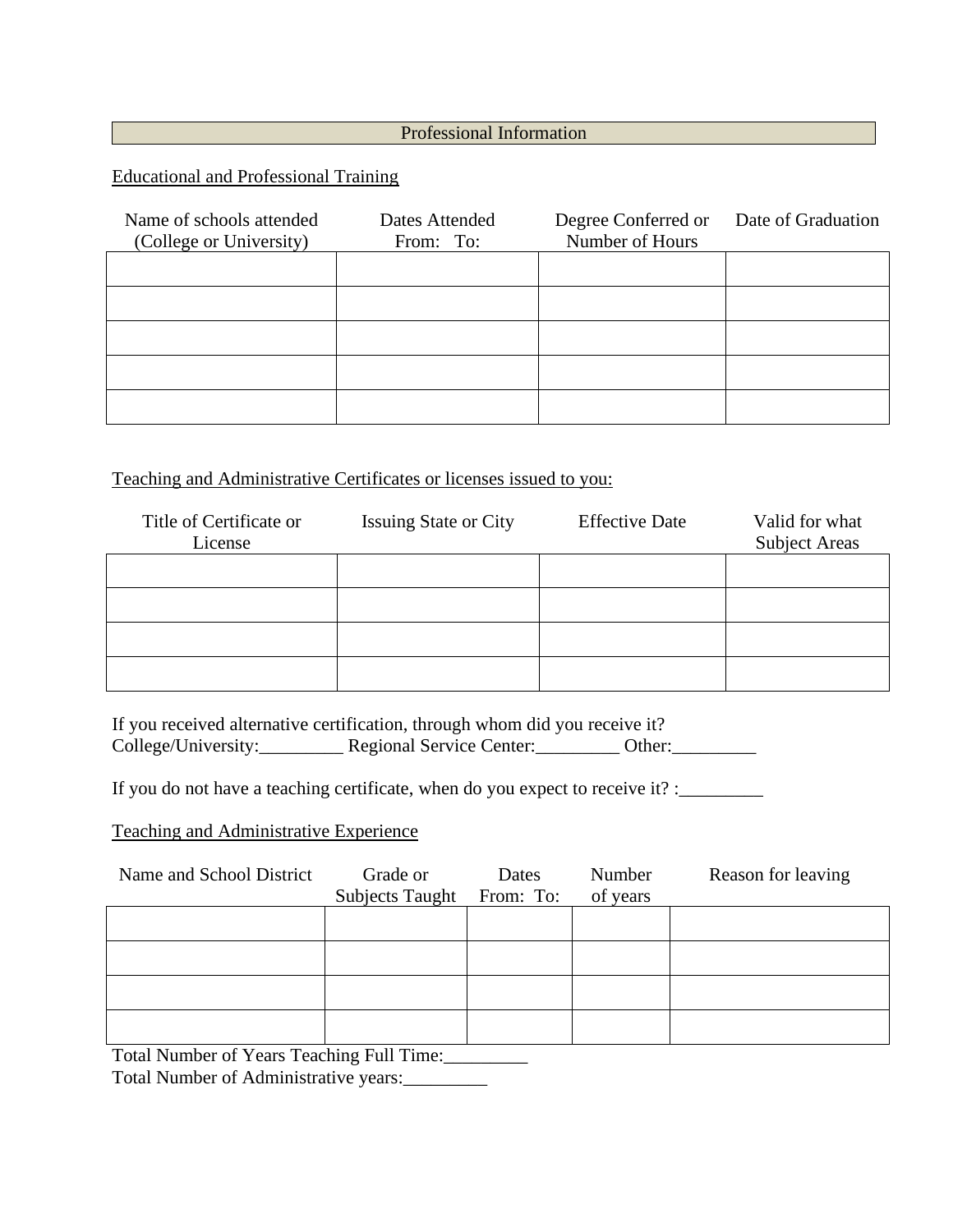# Employment Other than Teaching

Please list below all non-teaching positions held in the past ten (10) years. Attach an addendum or resume if work history is extensive

| Position | Type of Work | Dates<br>From: To: | Salary | Name and Address of<br>Employer |
|----------|--------------|--------------------|--------|---------------------------------|
|          |              |                    |        |                                 |
|          |              |                    |        |                                 |
|          |              |                    |        |                                 |
|          |              |                    |        |                                 |

|                                                                                    |  |  | Educational Background <b>Educational</b>                                                           |
|------------------------------------------------------------------------------------|--|--|-----------------------------------------------------------------------------------------------------|
| Estimate the number of credit hours earned in the following areas:                 |  |  |                                                                                                     |
|                                                                                    |  |  | Education _________ English ________ Fine Arts ________ Foreign Languages ________ Science ________ |
| Social Studies ________ Mathematics ________ Education ________ Technology _______ |  |  |                                                                                                     |
| Bachelor's Degree:                                                                 |  |  |                                                                                                     |

|                 | Major | <b>Minor</b> | Date | University |
|-----------------|-------|--------------|------|------------|
| Master' Degree: |       |              |      |            |
|                 | Major | Minor        | Date | University |
|                 |       |              |      |            |
| PhD:            |       |              |      |            |
|                 | Major | Minor        | Date | University |

References

List names of professional references (Superintendent, Principal, Supervisor, or College Professor) that are knowledgeable of your ability to accept this role.

## Professional References

| <b>Full Name</b> | Title | Address | Phone |
|------------------|-------|---------|-------|
|                  |       |         |       |
|                  |       |         |       |
|                  |       |         |       |
|                  |       |         |       |
|                  |       |         |       |
|                  |       |         |       |